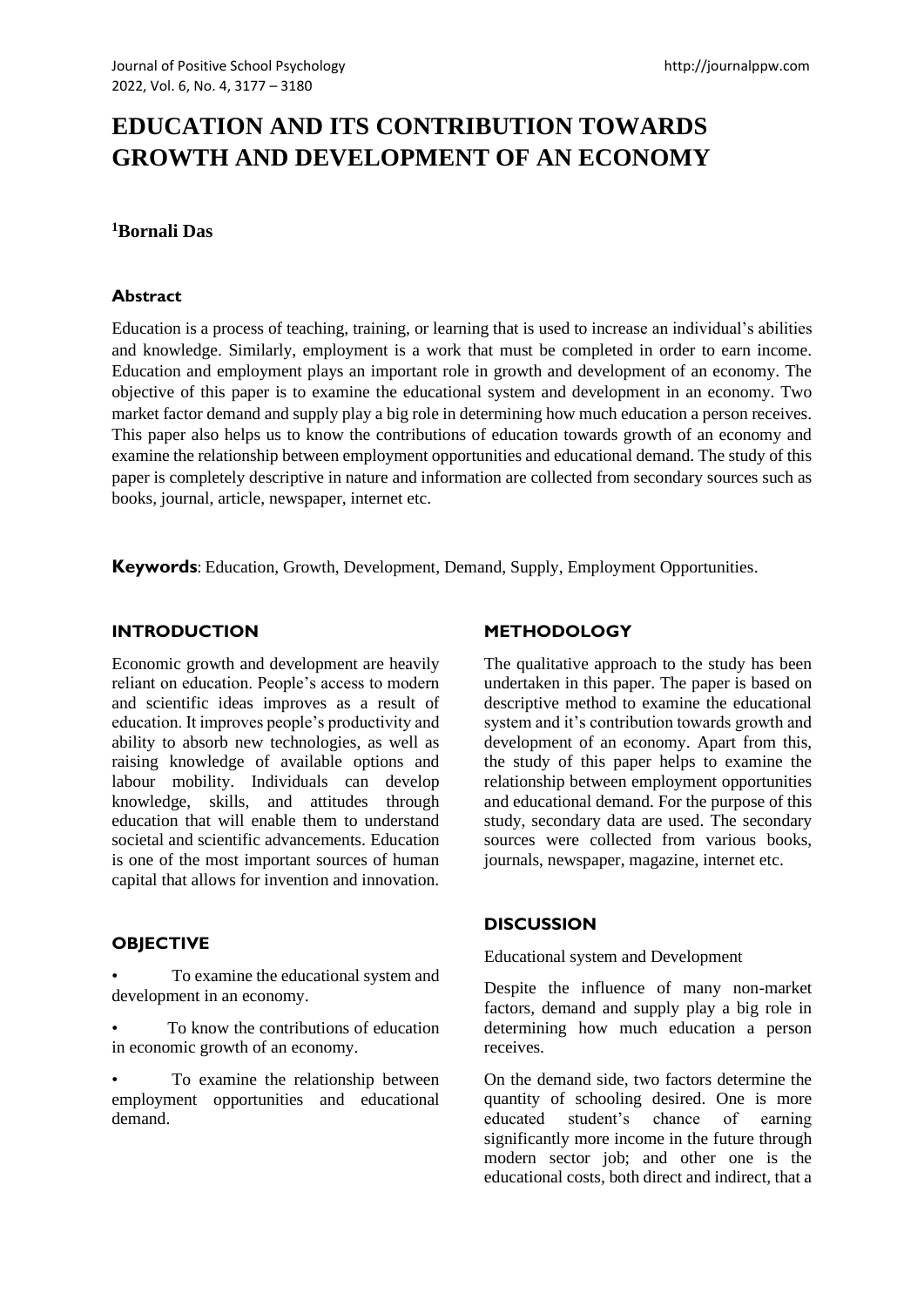student or family must bear. As a result, the amount of schooling required is a derived need for high-wage employment prospects in the modern economy. This is because an individual's ability to obtain such occupations is primarily governed by his or her educational background. The majority of people in developing countries seek education not for its intrinsic non-economic benefits, but because it is the only way to secure modern sector jobs.

On the supply side, the number of school places available at the elementary, secondary, and university levels is mostly controlled by political procedures that are often unconnected to economic considerations. Given the increasing political push in the developing countries for more education places at increasingly higher levels. The degree of government educational spending determines the public supply of school places. These in turn influenced by the level of aggregate private demand for education.

The combined influence of four variables appears to be related to or determined by the amount of schooling required to qualify an individual for modern-sector jobs. Wage or income differential, possibility of finding modern sector work, direct private cost of production, and indirect or opportunity cost of schooling are the variables.

Although there are various additional significant variables, many of them are not economic in nature. Cultural traditions, gender, social status, education of parents and family size, among other factors, all determine the quantity of education required. Concentrating on the four variables already mentioned can provide valuable insight into the relationship between the quantity of schooling required and the availability of job prospects.

Contributions of education towards economic growth

The role of education in economic growth can be analysed in three different ways. These aspects can be assessed as follows-

• Educated and uneducated personnel are substitutable: if educated and uneducated workers are substitutable to each other in production process, it is seen that more educated person gives greater output than the uneducated person. Thus, growth in output per worker is associated with the growth in the average years of schooling per worker.

• Educated and uneducated personnels are non-substitutable: if educated and uneducated personnel's are non- substitutable to each other in different sectors of economic activity, then there emerges a gap between them. As per some specific professions required by the production such as doctors, engineers, scientist etc., cannot be replaced by uneducated persons. Thus, in these sectors, educated person gives the proper result. And for a economy to grow rapidly these skilled personal should be more in number which can only provided by education.

• Educated person are more adoptive to new technologies: For a economy to grow at faster rate it should be able to adopt new and better technologies. An educated labour force can adopt new technology more efficiently. Moreover, uneducated person may not be able to adopt a high technology. Therefore, for a rapid economic development it's people must be educated enough to adopt the new technologies prevailing in the present world.

The relationship between Employment opportunities and educational demand

There is deep relationship between employment opportunities and educational demand. The amount of schooling demanded sufficient to qualify an individual for modern sector jobs appears to be related to or determined by the combined influence of the following variables-

• Wage or income disparity: the wage or income disparity between modern and traditional jobs drives educational demand. The salary disparity between the contemporary and traditional sectors is positively connected to the quantity of education demand, since the earning potential with increasing levels of education are greater in the modern sector.

The probability of success in finding modern sector employment: An individual who successfully competed the necessary schooling, he has greater probability of success in finding modern sector jobs Labour market has a higher probability of getting a well paid urban job than someone who does not. This increases the educational demand.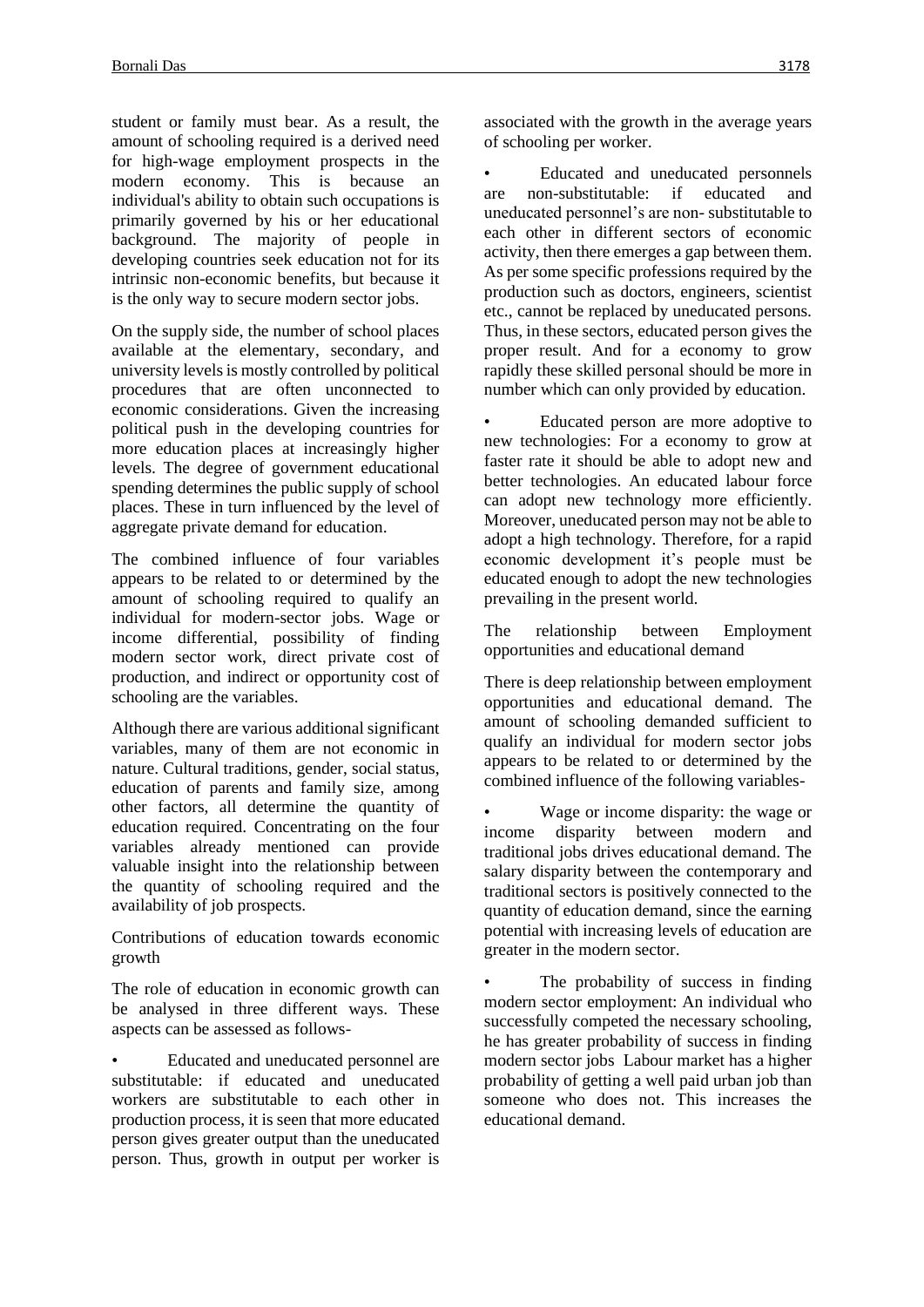• Jobs Requiring higher qualification: An individual having higher qualification, he has the greater chance of having well paid jobs.

• Education creates job opportunities in different fields. Same type of knowledge, skill and training cannot help an individual to carry out activities in different profession. It means that it is necessary to gain knowledge, skill and training as the nature of work or job demands. For example, a teacher cannot carry out the jobs of doctor and vice-versa.

• Education gives mobility to persons: An educated person can find jobs in different places as he is aware of different job opportunities in different places and is efficient of doing such job.

• Education enhances the health status of the workers. A person is more aware of health facilities and hence health status of such peoples increases with proper education. Increase in health status makes a person eligible for many jobs.

• Education and fertility: With increase in education, the fertility rate decreases and hence a stable economy is observed through a chain of events. This ultimately leads to a change of more jobs availability in the economy.

Education creates opportunities for employment. An individual gain knowledge, skills and training from education. Educated people having specialised knowledge, skill and training can involved in a particular profession according to their specialisation. They can create employment for them and other people.

# **CONCLUSION**

Education is one of the most important aspects of development in every way. Without significant investments in human capital, no country can achieve long-term economic<br>progress. Education broadens people's progress. Education broadens perspectives on themselves and the world around them. It improves their quality of life and has a wide range of social advantages for both individuals and society. Education is an important factor that produces skilled, trained and competent professionals required in different sectors. It plays a prominent role to create employment. Education improves people's productivity and creativity, as well as encouraging entrepreneurship and technological advancements. It is indispensable to economic growth and development. No economic development is possible without good education. A balanced education system promotes not only economic development but productivity and generates individual per capita.

#### **Reference**

- [1] Basu, Aparna(1974) "The growth of education and political development in India 1898-1920", Oxford University Press, Delhi
- [2] Bhatt, V.V., (1963) " Aspects of Economic Change in India" Allied Publishers, Bombay
- [3] Bowles, Samuel (1969) "Planning Education systems for Economic Growth" Harvard University Press, Cambridge
- [4] Boudon R (1974) "Education, opportunity and social Inequality" John & Wiley and Sons, New York
- [5] Chen, Z., Wu, Y. (2007) "The relationship between education and employment: A theoretical analysis and empirical Test" Front. Econ. China
- [6] Dahama, O.P and Bhatnagar, O.P., "Education and Communication for development" Oxford Press, New York
- [7] Duncan G, Hoffman S (1981) " The incidence and wage effects of over education" Economics of Education Review
- [8] Frederick Harbison and Charles A.Myers (1974) "Education, Manpower and Economic Growth- Strategies of Human Resource Development" Oxford & IBM Publishing Co., New Delhi
- [9] Hartog J, Oosterbeek H (1988) "Education, allocation and earnings in the Netherlands: Over Schooling" Economics of Education Review
- [10] John Sheelan (1973) "The Economics of Education" George Allen and Unwin Ltd
- [11] Mukerii, S.N (1964) "Education in India-Today and Tomorrow" Acharya Book Depot, Baroda
- [12] Nataranjan, S. (1993) "Introduction to Economics of Education" Sterling Publishers Private Limited, New Delhi
- [13] Psacharopoulos G. (1984) "The contribution of education to Economic